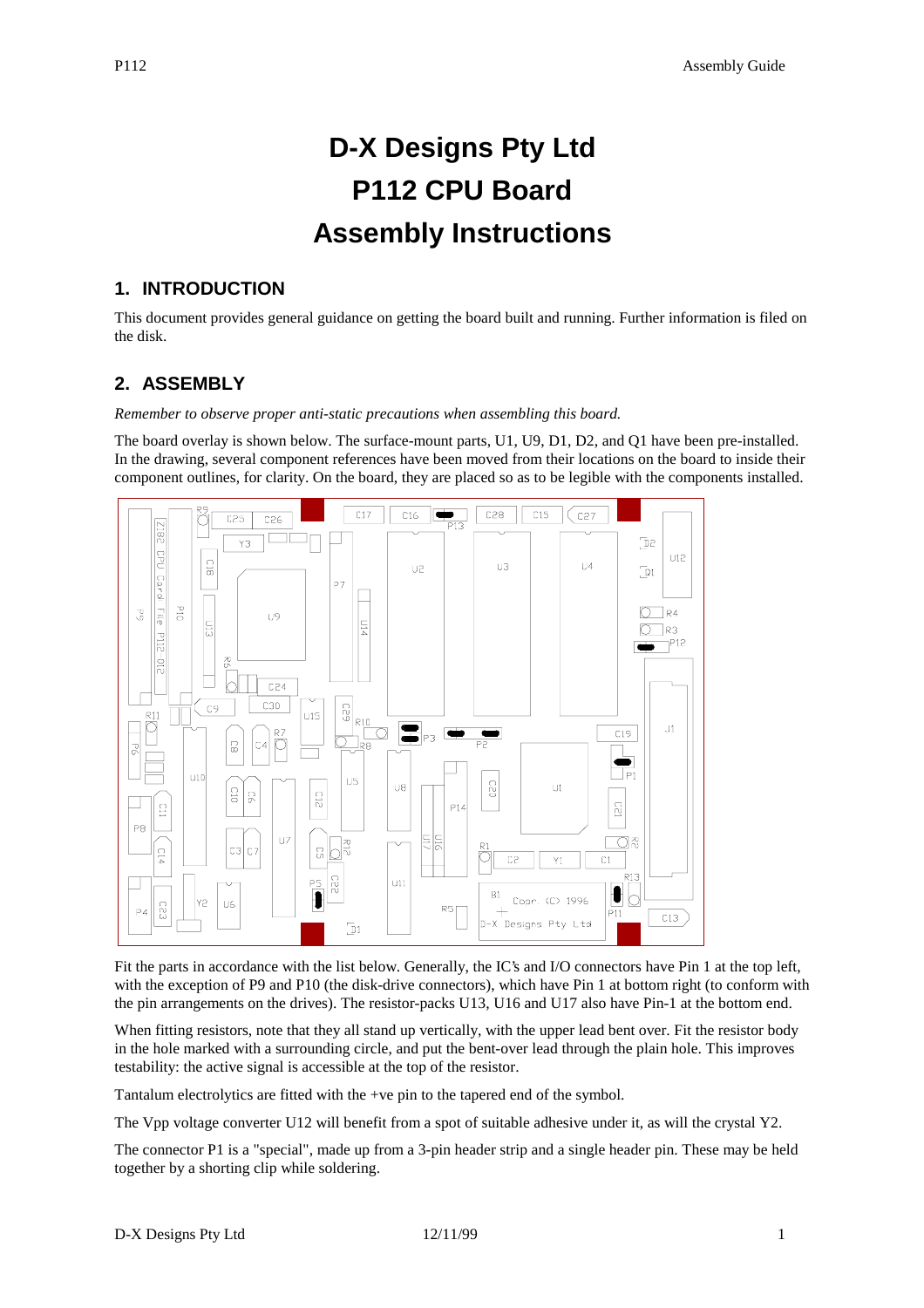One of the holes for P5 is a little under-size, but the pin does go in OK.

The 11 SMD resistor sites (which carry no references) are **not** populated: they are required with some alternative versions of the SMC chip, U9.

# **2.1. Cables**

All the basic IO connections are at the left edge of the PCB. You will need to make up the following cables to run your board:

#### **2.1.1. Power Cable**

Connects to P6. Reading from top, the pins are GND Vdd Reset Vdd GND The Reset pin may be left unconnected (it has a pull-up). To force a reset, pull this line low.

Nominal power consumption (PCB only) is 150mA at 5V.

# **2.1.2. Terminal Cable**

RS-232 terminals may be connected to P4 and P8 (P4 being the primary terminal). A 10-way ribbon cable connects via a standard IDC receptacle to the board. Core 10 is clipped off, and the rest are crimped to a standard IDC DB-9 plug (Pin-1 to Pin-1). This generates the same pin-out as a PC-AT.

#### **2.1.3. Disk Drive Cable**

This is wired as for a PC-AT, ie a direct 34-way connection from P9 or P10 to the first drive, then cores 10-16 reversed in the path to the 2nd drive. In P9, the first drive will be Drive 0, and the second Drive 1. From P10, they are Drives 3 and 2 similarly (note the reversed assignment). *Note:* As of this writing, I have got Drives 0, 1 and 3 working. The Drive-2 select (Pin 98 of U9) shares with other functions, & I haven't yet managed to get it to select the drive!

#### **2.1.4. Parallel Port Cable**

A standard 26-way IDC receptacle fits the board. Clip off core 26 of the cable, and run the others to a DB-25 socket (Pin-1 to Pin-1). This generates a standard PC-type printer interface.

#### **2.2. Parts List**

| 22pF ceramic         | 4              | C1              | C2         | C <sub>25</sub> | C <sub>26</sub> |                 |     |
|----------------------|----------------|-----------------|------------|-----------------|-----------------|-----------------|-----|
| 120pF ceramic        | $\mathbf 1$    | C12             |            |                 |                 |                 |     |
| 100nF bypass         | 14             | C3              | C15        | C16             | C17             | C18             |     |
|                      |                | C19             | C20        | C21             | C22             | C <sub>23</sub> |     |
|                      |                | C <sub>24</sub> | C28        | C <sub>29</sub> | C30             |                 |     |
| luF, 16V tant.       | 9              | C4              | C5         | C6              | C7              | C8              |     |
|                      |                | C9              | C10        | C11             | C <sub>27</sub> |                 |     |
| $22uF$ , $10V$ tant. | 2              | C13             | C14        |                 |                 |                 |     |
| 7x220 respack        | $\mathbf 1$    | U13             |            |                 |                 |                 |     |
| 7x2k2 respack        | 1              | U14             |            |                 |                 |                 |     |
| 7x47k respack        | $\mathbf{2}$   | U16             | U17        |                 |                 |                 |     |
| 4k7 resistor         | 3              | R11             | R3         | R4              |                 |                 |     |
| 10k resistor         | $\overline{3}$ | R5              | R7         | <b>R10</b>      |                 |                 |     |
| 27k resistor         | $\mathbf 1$    | R9              |            |                 |                 |                 |     |
| 47k resistor         | 6              | R1              | R2         | R6              | R8              | R12             | R13 |
| 2-pin Hdr            | 2              | P5              | <b>P11</b> |                 |                 |                 |     |
| 3-pin Hdr            | 3              | P1              | <b>P12</b> | <b>P13</b>      |                 |                 |     |
| 5-pin Hdr            | $\overline{2}$ | P <sub>2</sub>  | P6         |                 |                 |                 |     |
| $2x2$ -pin Hdr       | $\mathbf{1}$   | P3              |            |                 |                 |                 |     |
| $2x5$ -pin Hdr       | 2              | P4              | P8         |                 |                 |                 |     |
| $2x10-pin$ Hdr       | $\mathbf{1}$   | <b>P14</b>      |            |                 |                 |                 |     |
| $2x13-pin$ Hdr       | $\mathbf 1$    | P7              |            |                 |                 |                 |     |
| $2x17$ -pin Hdr      | 2              | P <sub>9</sub>  | <b>P10</b> |                 |                 |                 |     |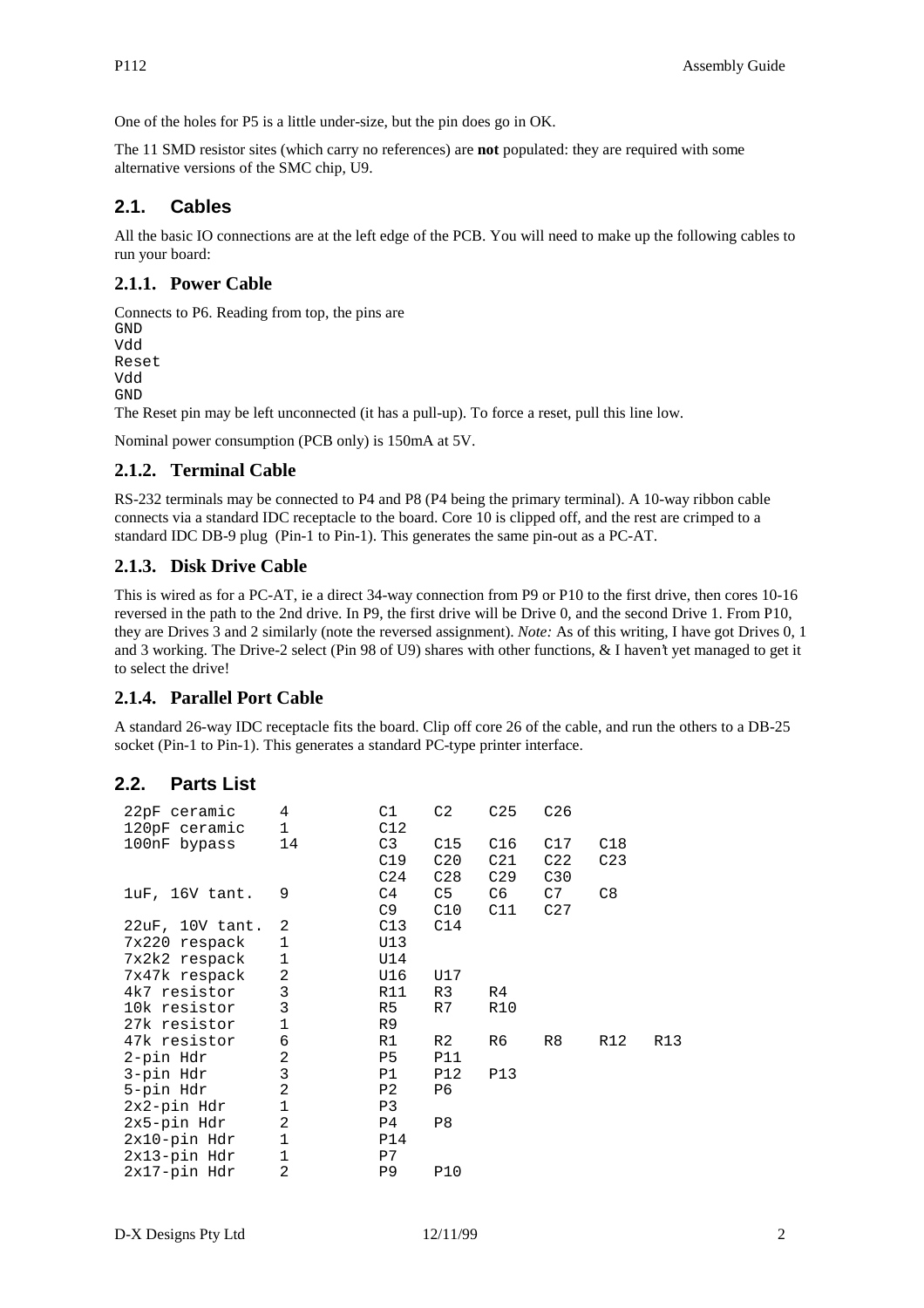| PCB jumper    | 10           |      |     |                                   |
|---------------|--------------|------|-----|-----------------------------------|
| DIN48 skt.    | $\mathbf{1}$ | J1   |     | $(3x16-way$ DIN skt)              |
| 32DIP skt.    | 3            | U2   | U3  | τJ4                               |
| 32kHz crystal | $\mathbf{1}$ | Y2 - |     | (RTC crystal)                     |
| 16MHz crystal | 1            | Y1   |     | (CPU clock)                       |
| 24MHz crystal | $\mathbf{1}$ | Y3   |     | (IO chip clock)                   |
| *BAR43C diode | $\mathbf{1}$ | D1   |     | (Schottky)                        |
| *BAR43 diode  | $\mathbf{1}$ | D2   |     | (Schottky)                        |
| *BCW71 trans. | $\mathbf{1}$ | Q1   |     |                                   |
| P28F256A-150  |              | U4   |     | Intel (Flash ROM)                 |
| 74HCT00       |              | U5   |     |                                   |
| 74ACT02       | 1            | U8   |     |                                   |
| 74ACT139      | $\mathbf{1}$ | U11  |     |                                   |
| HM62256BLP-7  | 2            | U2   | U3  | Hitachi (Static RAM, 32kB)        |
| DS1202        | 1            | U6   |     | Dallas (RTC chip)                 |
| *FDC37C665IR  | $\mathbf{1}$ | U9 - |     | SMC (IO combo)                    |
| LT1133        | 2            | U7   | U10 | Linear Tech. $(RS232 Tx/Rx)$      |
| NMF0512S      | 1            | U12  |     | Newport Instruments (5/12V conv.) |
| TL7705ACP     | 1            | U15  |     | Texas (Reset genr.)               |
| *Z8018216FSC  | $\mathbf 1$  | U1   |     | Zilog (CPU chip)                  |
| 3V battery    | $\mathbf 1$  | B1   |     | (Lithium, 1/2AA)                  |

Parts prefixed "\*" are pre-installed on the board.

# **3. SETTING UP**

With the board assembled, basic tests may begin with the "obvious" checks for Vdd-Ground shorts, etc. Install the two SRAM chips in U2 and U3, and the flash ROM in U4.

#### **3.1. Jumper Settings**

The positions required for the PCB jumpers are shown in the drawing above, for the 64kB RAM supplied. See the file HARDWARE.TXT for settings for other RAM sizes. Initially, it is recommended that jumper P11 be left off, so isolating the battery. This jumper is only required when the real-time clock chip is in use. **Caution:** Lithium batteries have a low internal impedance. Do not place the populated board on a metallic surface, in case you short the solder pads on the bottom side. We recommend you put an insulating sheet under the battery area, to guard against accidents. Please also read the safety leaflet packed with the battery.

#### **3.2. Terminal Settings**

The default terminal set-up is 9600bps, 8 bits, no parity, 1 stop. The primary terminal ("console" to CP/M) connects to P4. Use a null-modem cable, or short pins 1,6 and 7 of P4 together. This is necessary to force the modem control lines active, without which the serial port will not operate.

#### **3.3. Disk Drives**

The board has run a variety of PC-AT type 3" drives, "out of the box". Specifically, the drives should be jumpered with DS1 active (as is normal in a PC-AT). There appears to be little standardisation regarding the location of the connectors on disk drives: the location of P9 will give a direct connection with Teac drives, but is awkward with Panasonic, for example.

# **3.4. Powering Up**

The board should draw about 150mA from 5V. With a terminal connected, a message such as:

```
SMC IO chip identified (FDC37C665IR): configuring
CPU clock: 16.0MHz
RAM available: 64kB. From 40000 to 4FFFF
Z80 Series ROM-Resident Debugger V1.04: D-X Designs Pty Ltd 1996
Special P112 version: interrupts supported
Type "?" for help
```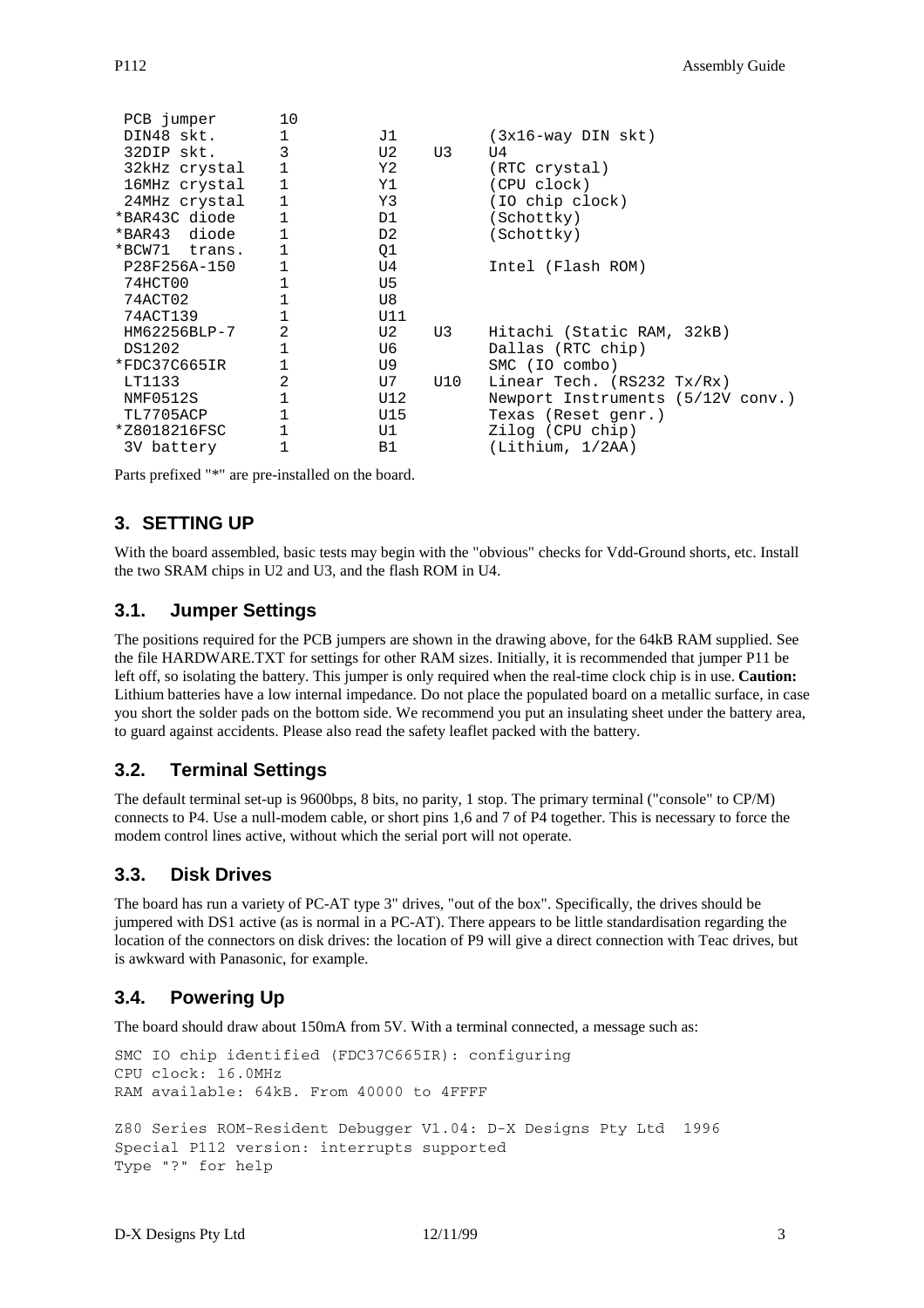=

should appear. You can type "?" for a list of commands, and experiment with the ROM-resident debugger (see below). At this time, only the upper 32kB of RAM is accessible: the lower 32kB is overlaid by the ROM.

With a 3" drive connected as Drive 0, and the supplied disk loaded, you can type "S" <return> at any Debug prompt to boot the system. The sign-on sequence is:

```
CCP+ Ver. 2.2
A >
```
The shareware OS DOS-Plus is now running, and offers a CP/M "look-alike" interface. Note that the shareware equivalent of DRI's "PIP" is called "PPIP". The BIOS supplied only supports two drives, "A" and "B". DOS-Plus was written by C. B. Falconer: see his copyright notice on the disk. **I have not charged you any money for the supply of DOS-Plus, or any other software on this disk or ROM.**

# **4. DEBUGGER**

This section gives a quick guide to using the ROM debugger. Note that this code operates differently to, for example, ZSID.

#### **4.1. Help Function**

Entering "?" at a command prompt will display the help screen:

C O M M A N D H E L P

Separate all fields by one or more blanks

```
Commands Available:
: <Intel hex.> Input line of Intel hex-format data
? Display this help<br>B [addr [count]] Set/clear breakpoint
B [addr [count]]<br>D addr [length]
                    Display/change memory
G [addr] Go run program (from addr)
I port Input & display byte from port<br>
N [count] Run (next N) instructions
                    Run (next N) instructions
O port data Output data byte at port
R [register name] Display/change user registers
S [drive] [type] Boot system from drive
                    \langledrive> = 0..3
                    style = "3" or "5" (size)
```
The input-line editor includes support for Tab (tabstops are fixed at every 8 columns) and Backspace, which is destructive, ie it echos backspace - space - backspace to the terminal.

Do not forget to enter at least one space after the command letter: else the first command argument will be skipped. The only exception to the spaces-between-fields rule is the Intel hex-format input: this follows the Intel conventions, and must have no spaces between fields.

#### **4.2. Set Breakpoint**

A single software breakpoint may be set, at any editable location, by entering

B addr

The break is implemented by jamming a RST 38H instruction in that location, cancelling any pre-existent breakpoint. Unlike (for example) MSDOS DEBUG, breakpoints are persistent: they are not automatically cleared when the test-program hits them. Rather, they are replaced in memory when the test program is re-run, so they remain in force. To clear the breakpoint, enter "B" with no arguments.

If a count value is entered after the address, the test program will not halt until the breakpoint has been reached [count] times.

*Caution:* Breakpoints should only be set on the first op-code byte of a machine instruction. Setting them elsewhere will have undefined consequences.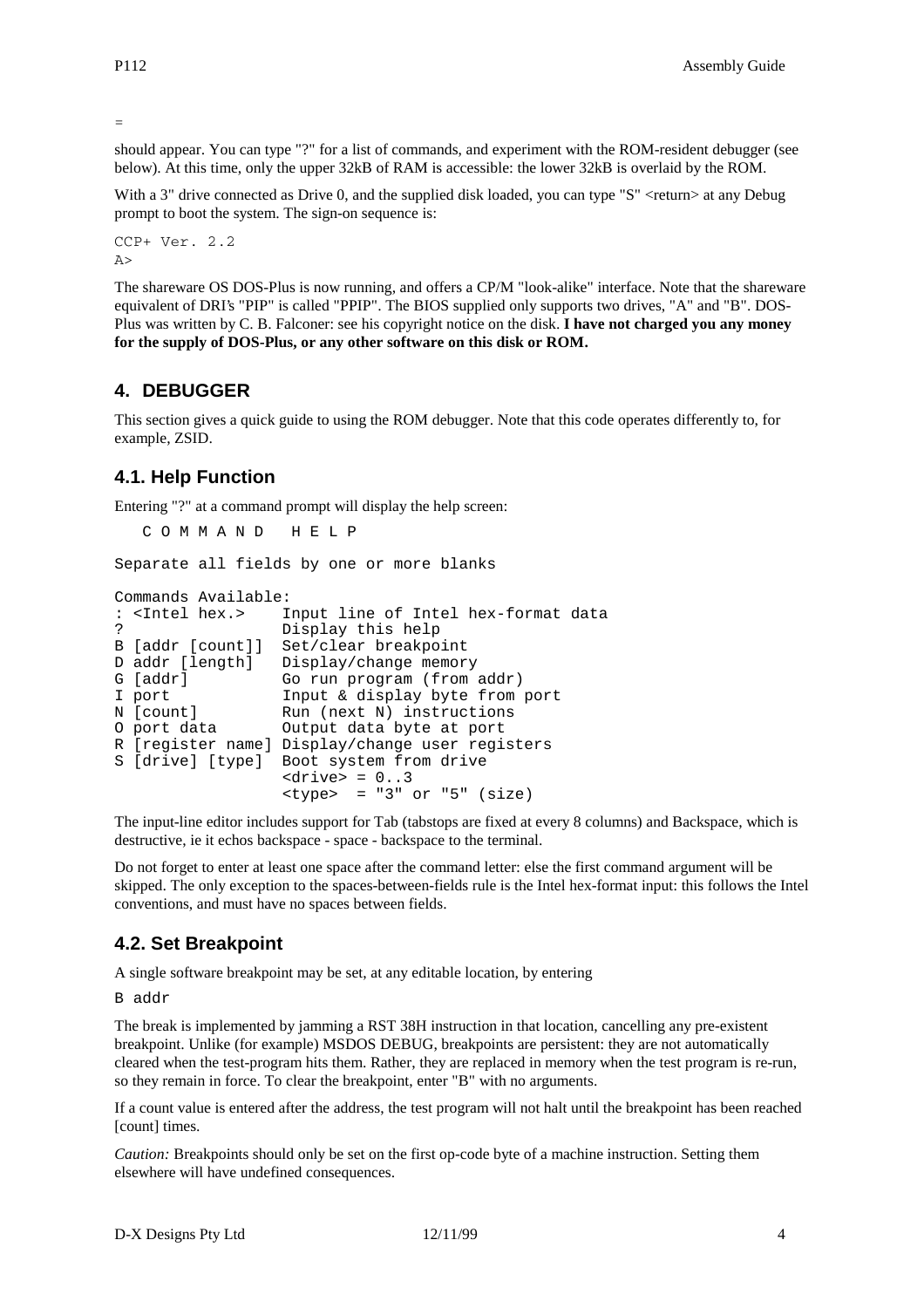#### **4.3. Display/Set Memory**

The command format is

D addr [length]

If a length is given, the indicated number of bytes is rounded up to the next multiple of 16, and the memory contents are displayed, 16 bytes to a lines, thus:

 $= D 500 27$ 0500 69 6E 20 49 6E 74 65 6C 2D 68 65 78 20 66 69 6C >in Intel-hex fil< 0510 65 3A 20 6C 61 73 74 20 62 61 64 20 6C 69 6E 65 >e: last bad line< 0520 3A 20 00 20 20 20 00 CD 36 02 DD 21 FB 10 3E E0 >: . ..6..!..>.< =

If only an address is entered, the current contents of that byte are displayed, and a new value may be entered. If a blank line is entered, the value remains unchanged, and the next byte is similarly displayed. Enter "Q" to exit from this function.

=D 9500 9500 00 17 9501 00 9502 00 Q =

If "D" is entered alone on a line, the missing address defaults to zero. Since altering address zero is not permitted, the message

Cannot edit memory in this area

is displayed.

#### **4.4. Go (Run Program)**

The command is

G [addr]

Any set breakpoint is activated, and control passes to the test program. Registers will be loaded with the values shown by a "Display/Set Registers" command.

*NB When the debugger starts up, all test-program registers, including PC and SP, default to zero. It is the user's responsibility to load meaningful values in these registers, before executing code.* It is legal to start with SP=0: the stack will grow downward from FFFF.

#### **4.5. Trace instructions**

The "N" ("next") command permits program instructions to be traced through automatically. Entering "N" alone will cause one instruction to be executed, before control returns to the debugger. If a count is entered, that number of instructions will be executed before the debugger regains control. After each instruction is executed, the resulting register-values are displayed (as for the "Display/Set Registers" command below).

*Caution:* Tracing under the "N" command runs the target program much slower than real-time execution. There are also significant lengths of interrupt-disabled code, and the execution environment constantly switches between the user program and the debugger (which allocates its own stack space). This command should not be used to test time-critical code segments.

The TRACE function temporarily stores an EI instruction at the location *before* the instruction being traced. This location must be writeable, or the command will be refused. For example, you cannot TRACE an instruction at location 8000H, since the preceding location, 7FFFH, is in ROM, and the EI cannot be stored.

#### **4.6. Display/Set Registers**

If this command is entered with no parameters, the current register values are displayed, as follows:

=R A F B C D E H L A' F' B' C' D' E' H' L' IX IY PC SP <Instr.> 00 00 00 00 00 00 00 00 00 00 00 00 00 00 00 00 0000 0000 0000 0000 00 00 00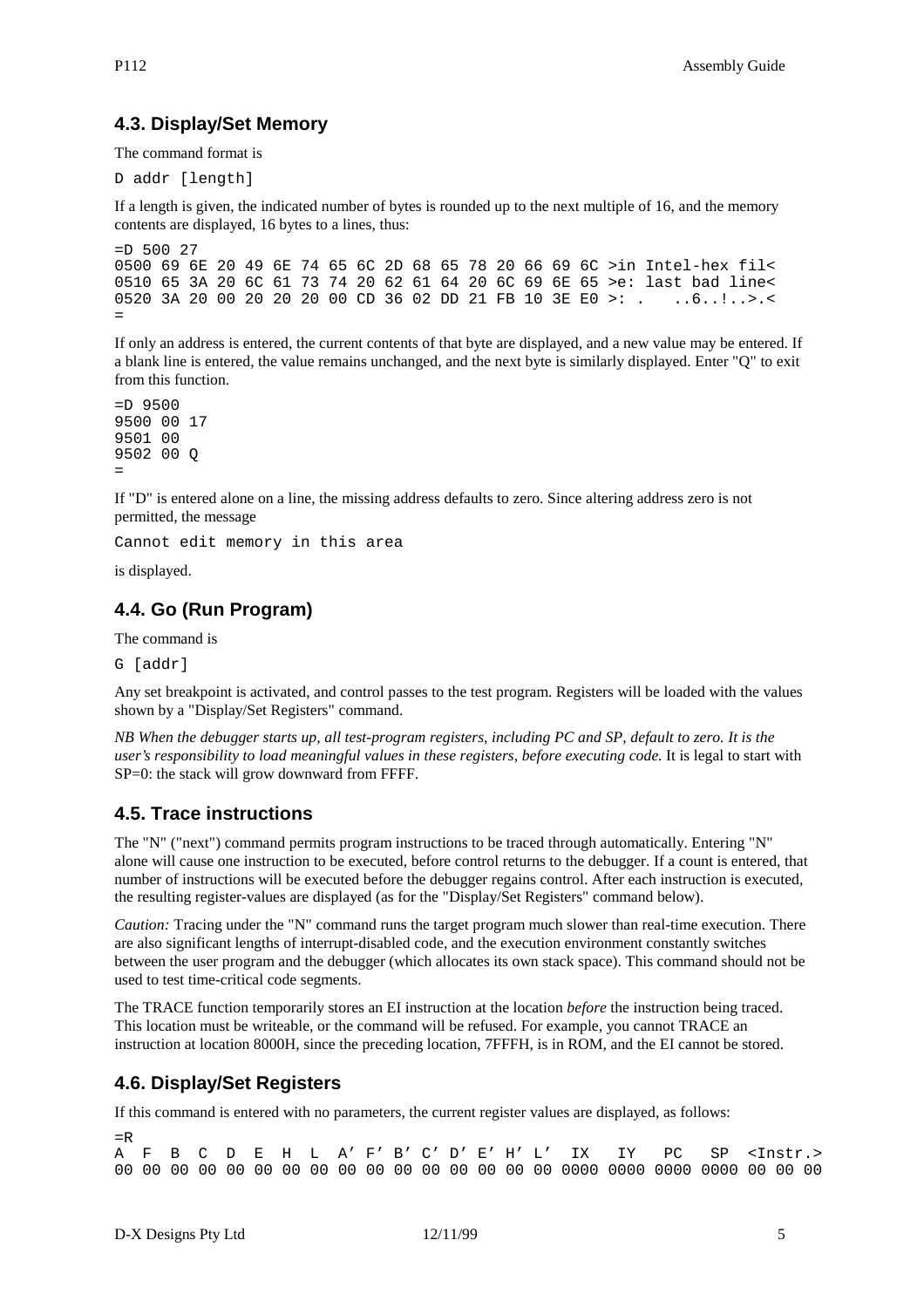The 3 bytes at & following the PC address are displayed, regardless of the actual length of the instruction at that address.

A single parameter is allowed, being a register name as in the above example. Similarly to the display/set memory command, that register is displayed, and may be altered. The next register (in the order above) will then be displayed in its turn. Again, the letter "Q" entered alone, will quit before all registers have been displayed.

```
=R C'
C' 00 05
D' 00
E' 00 07
H' 00
L' 00
IX 0000 446
IY 0000 Q
=
```
# **4.7. Loading Files**

The debugger can read and store files in Intel-hex format. This facility is limited to storing in RAM: the debugger cannot program the flash ROM.

Typically, the debugger is connected to a PC running a suitable terminal-emulator program, and the "text upload" facility of that program is used to transfer the file. There is no facility for altering the stored addresses: data is stored as specified in the file.

Should errors be detected in the incoming file, they are noted, and displayed at the end of the file (since otherwise they would scroll off the screen). If the file is properly terminated with a "final record" (in the proper Intel format), errors will be displayed after this line. Otherwise, they will be displayed *after* the next non-Intel command is entered (which will be understood to mean the file has ended). Error reports include the linenumber of the last faulty line read. This number (alone of all debugger output) is reported in *decimal* notation.

# **4.8. Input from Port**

The command

```
I <port>
```
will read & display a single byte from the given port address. A 16-bit address is allowed, and the high-order bits will be set correctly (for an 8-bit address, they will be zero.

# **4.9. Output to Port**

The command

```
O <port> <data>
```
will output the byte <data> at the given port. The address is set up as for the "I" command.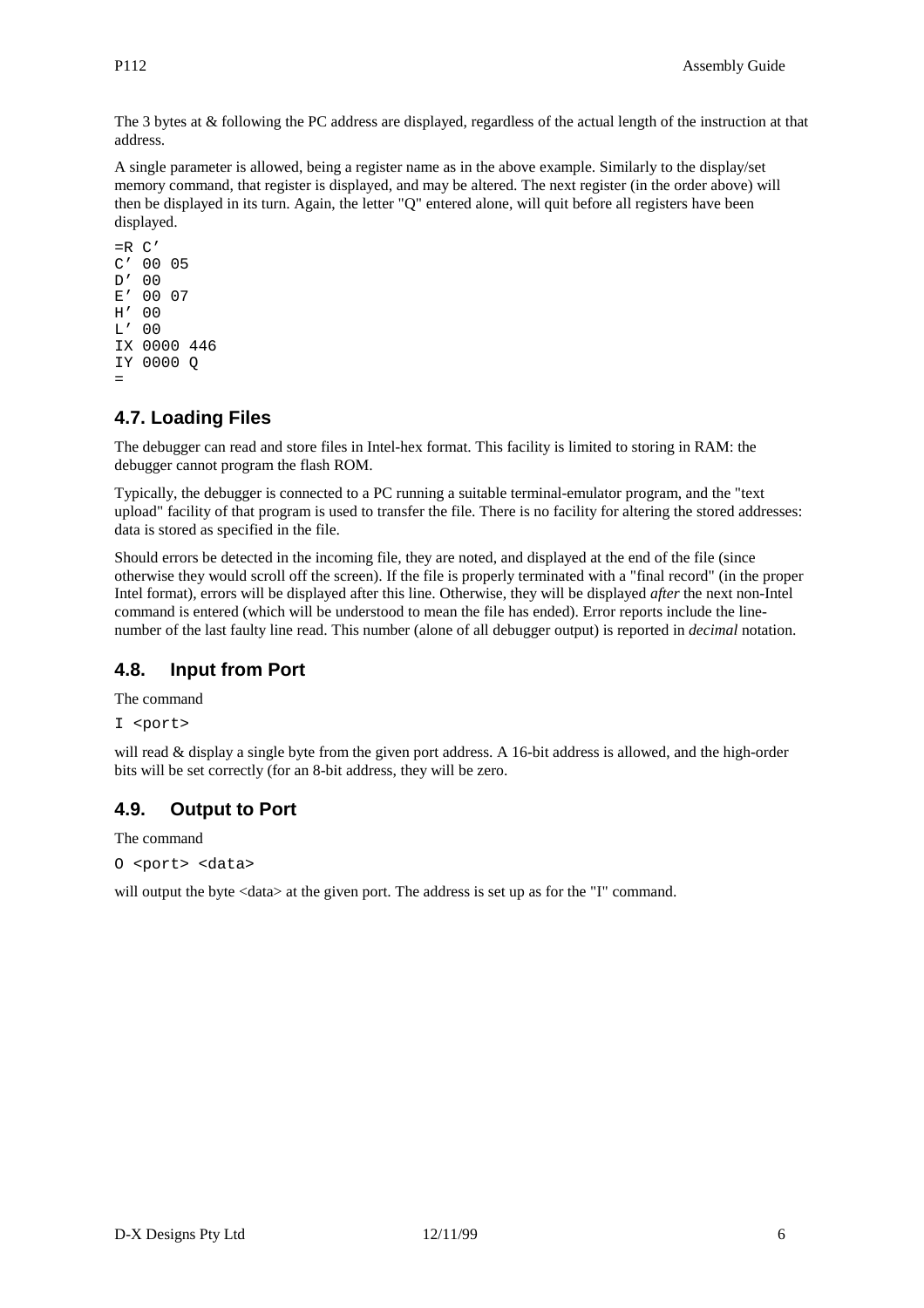# **4.10. System Boot**

#### S <drive> <type>

This command will read Sector 0 (track 0) of the specified drive, to location 8000H, sumcheck it, and execute the loaded code. Normally, this will boot a suitable operating system.

The  $\langle$ drive $\rangle$  parameter may take values 0..3, defaulting to 0.  $\langle$ Type $\rangle$  is presently assigned as "3" for a 3.5", 1.44MB drive, and "5" for a 5.25", 260kB drive. Defaults are Drive 0, 3.5", so to boot from the disk supplied, entering "S" is sufficient.

# **5. TROUBLESHOOTING**

This section offers some tips & tricks that I have learned in developing this board. The tips are in order; starting with a plain dead board, then to more bits of it working. On the production boards, **every** fault I have yet encountered came down to a missed solder joint! (Do remember that I cannot electrically test a part-built board, so don't take my soldering of the SMD parts utterly for granted. I inspect those joints visually and mechanically, but something may get through. Experience has shown the area to check first is the two "short" sides of the Z182 CPU chip; almost all the bad joints I have had, have been there!)

# **5.1. Stone Dead**

You did of course, first use a current-limited power supply, just in case of shorts :-) At this point, there's no substitute for a 'scope. Start by verifying that the CPU clock oscillator is running (at the right frequency), and the reset pin is behaving. You can fake a Z80 (or its successor, the Z182) by plugging in an *erased* EPROM at U4: the CPU will execute FF opcodes continually. This will show a regular signature on the CRO. Be aware that the Z80182 drives the M1\ line differently to the Z-80: it is only active on interrupt acknowledge cycles.

# **5.2. Garbaged Sign-on Message**

That message is the result of a lot of power-on self testing, so errors in it can tell you a lot. If it identifies the SMC chip, then the basic interface to that chip is OK (this has not tested interrupts or DMA). The clock-speed is measured by setting a spare serial port (on the SMC chip) to 1200bps, and counting CPU cycles while that port sends one byte. This again, proves out the clocks, and the SMC interface. The memory layout message verifies the memory mapping logic, and proves your PCB jumpers are correct!

# **5.3. Disk Drive won't Work**

Don't forget to wind out your power-supply current limit before trying the drive! This problem is most likely to manifest when you try to boot the system. The boot process does not give much in the way of error messages: you can learn much more by simulating the boot process manually. Use the debugger to enter the following bytes in memory:

| 8000: CF |  |  | ;RST 08, ie disk services           |
|----------|--|--|-------------------------------------|
| 8001: FF |  |  | <i>RST</i> 38, ie break to debugger |

Now set up registers as follows (registers not listed are don't care):

| Α            | 02   | ; "Read" command                             |
|--------------|------|----------------------------------------------|
| $\mathbf{B}$ | 01   | Read 1 sector                                |
| C            | 00   | :Track 0, side 0                             |
| $\mathbb{D}$ | 00   | Drive 0                                      |
| $E_{\perp}$  | 01   | ;Sector 1                                    |
| HL.          | 8200 | Buffer address                               |
| IX           | 0480 | ;Hardware parameters table in ROM (see note) |
| РC           | 8000 | ; Point to the code previously entered       |
| SP           | 0000 | ;Stack down from FFFF                        |
|              |      |                                              |

Note: The drive parameter table (IX value) may move with new ROM code revisions. The "future-proof" way to set IX is to use the pointer at  $000B$ , ie 1d ix, (0BH). This will always work.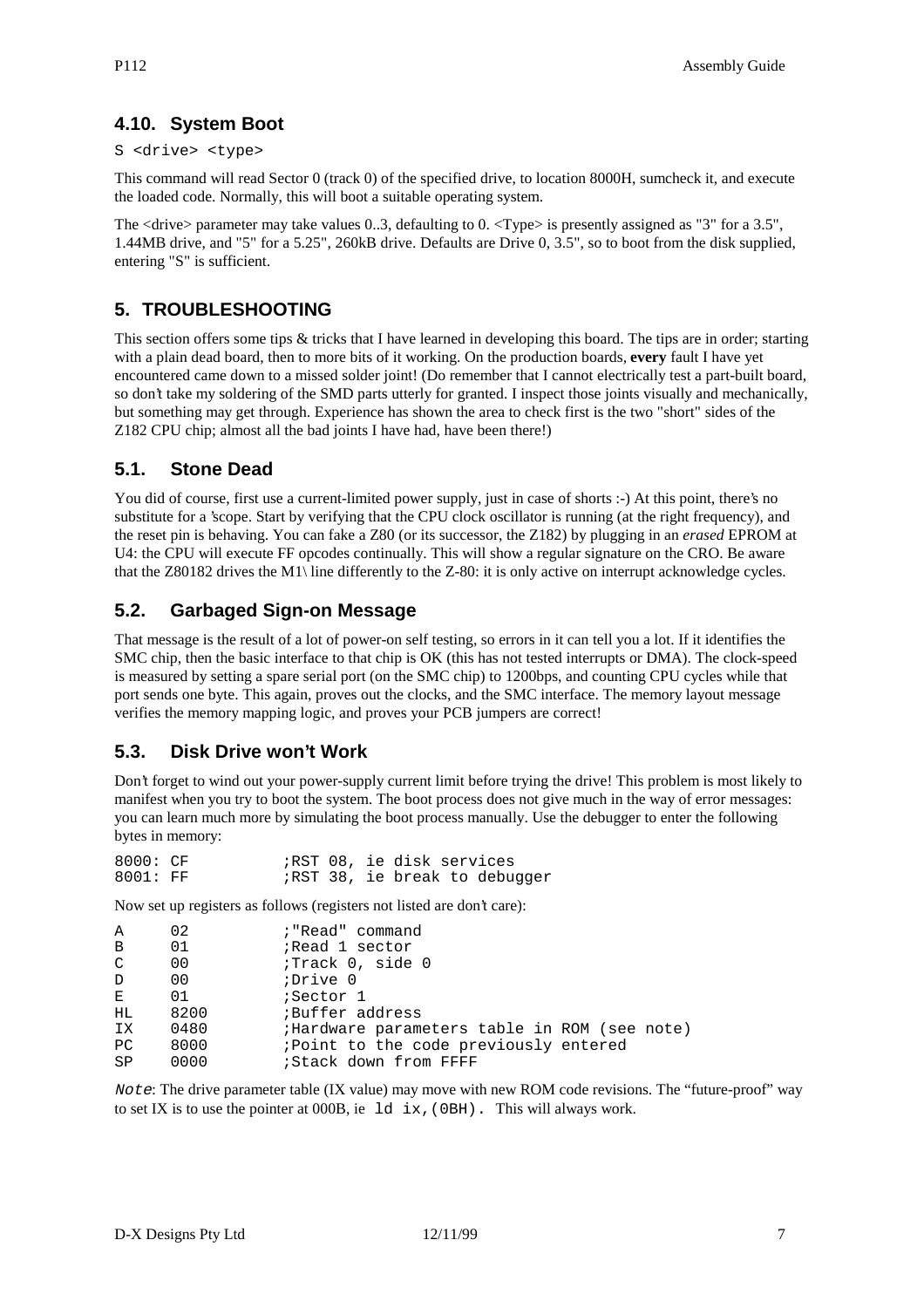Insert the system disk, and execute "G". The system will attempt to read the boot sector. When the debugger regains control, display the registers. If the read was successful, HL will contain 8400H (ie it will advance past the buffer), and the carry bit (Bit-0 of F) will be zero. After an error, carry will be set, and A will contain the error code, thus:

| calerr  | equ | $\mathbf{1}$            | Error in a recalibration function             |
|---------|-----|-------------------------|-----------------------------------------------|
| ioerr   | equ | 2                       | <i>Error</i> posted by Result Phase: see (HL) |
| badsect | equ | $\overline{\mathbf{3}}$ | ;Sector/Length will overrun track             |
| lostdat | eau | $\overline{4}$          | ; DMA did not transfer full block             |
| timeout | equ | $-5$                    | ;Interrupt timed out                          |
| badcmd  | equ | 6                       | ;Invalid function code                        |
| sekerr  | equ | $\overline{7}$          | ;Seek error                                   |

Further, the DE pair will point at the result vector returned by the controller hardware. The first two bytes are most useful, the bit assignments being:

| <b>Byte 1</b> |                                                                                   |  |  |  |  |
|---------------|-----------------------------------------------------------------------------------|--|--|--|--|
| Bits 7, 6     | 00 - Normal termination                                                           |  |  |  |  |
|               | 01 - Abnormal termination (This is a normal termination, in this system)          |  |  |  |  |
|               | 10 - Invalid command                                                              |  |  |  |  |
|               | 11 - Abnormal due to polling                                                      |  |  |  |  |
| Bit 5         | Seek or Recalibrate complete                                                      |  |  |  |  |
| Bit 4         | Track-0 signal not found                                                          |  |  |  |  |
| Bit 3         | Unused                                                                            |  |  |  |  |
| Bit 2         | Selected side                                                                     |  |  |  |  |
| Bits $1, 0$   | Selected drive                                                                    |  |  |  |  |
| <b>Byte 2</b> |                                                                                   |  |  |  |  |
| Bit 7         | Did not see TC at end of sector ( <i>This is normal</i> , <i>in this system</i> ) |  |  |  |  |
| Bit 6         | Unused                                                                            |  |  |  |  |
| Bit 5         | CRC error                                                                         |  |  |  |  |
| Bit 4         | DMA under/overrun                                                                 |  |  |  |  |
| Bit 3         | Unused                                                                            |  |  |  |  |
| Bit 2         | No data seen                                                                      |  |  |  |  |
| Bit 1         | <b>Write Protect</b>                                                              |  |  |  |  |
| Bit 0         | Missing address mark                                                              |  |  |  |  |
|               |                                                                                   |  |  |  |  |

# **5.4. An Example**

One board worked on everything except booting the system. Running the above disk test gave a "DMA underrun" error. A continuity checker showed a missed joint at the DMA request input to the CPU. Voilà!